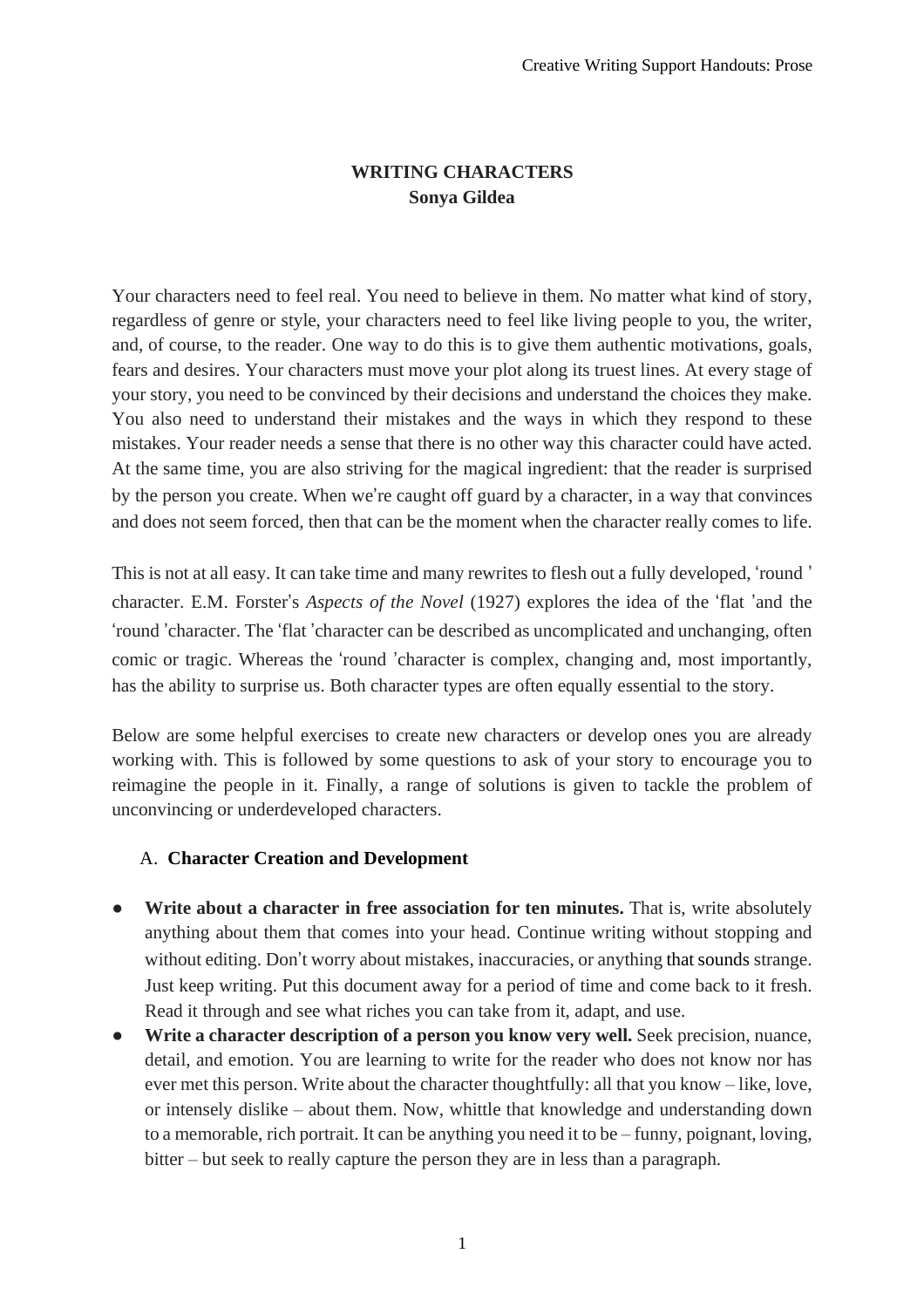- **Imagine you**'**re going for coffee with your main character.** Ask yourself: Where would you go? What might you talk about? What would you learn? What questions might you ask? What information do you want to know? Do they make you laugh? Are you surprised by them? How do they take their coffee?
- **Describe three of your favourite characters from novels, short stories or films.** Describe them in your own words: first of all, in four sentences; then, in three; then, in two. This will make you pare down to the most interesting, most salient details. Try this again, but now without adjectives. Does this help – perhaps, force – you to choose your language with more accuracy? Now, add one or two well-chosen adjectives back. Are you starting to feel that 'the character 'is emerging?
- **Conduct background research.** Set out to harvest detail and specifics so as to hone and clarify the character you are writing across every aspect of their life. Investing time, thought and imagination into your character research will bring wonderful material to work with. Research this person's livelihood, social, economic and political circumstances. What are their likes, their dislikes, their work problems, their eating habits, their joys? You are searching out information, so that you can know and understand them better.

## B. **Reimagining your Characters**

It is creatively important to reimagine your characters in any number of different ways to explore what aesthetic options and ideas this gives you. It is important to question and, perhaps, challenge your own default settings as a writer in terms of race, gender and gender variations.

Keep yourself on your creative toes by asking the following questions:

- Do you have too many characters? Could you remove a character? Or more than one? Also, are their names too similar? If all their names are single syllables, for instance, they might easily be confused with each other.
- Could you merge characters? Bringing key traits from two (or more) different characters together into one character can often prove fruitful.
- When you change your characters 'ages or genders, what happens to your story? Play these scenarios out in your mind and see what interesting and creative opportunities arise.
- Along similar lines, ask yourself, what happens to your story when you change your characters 'socio-economic backgrounds? Their national or ethnic identities? Their sexualities? Their mother-tongues? Their resources and circumstances? Their names?